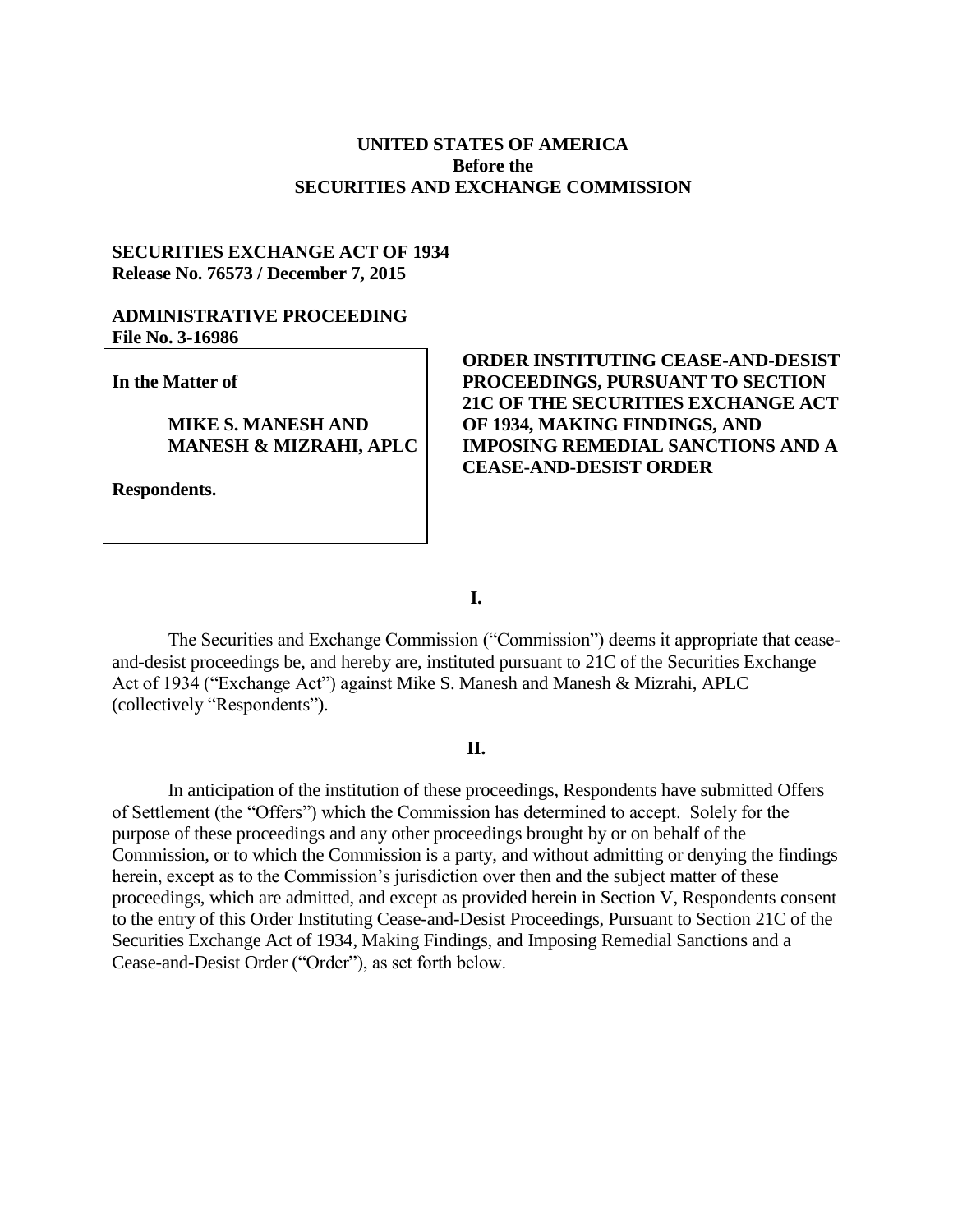**III.**

On the basis of this Order and Respondents' Offers, the Commission finds<sup>1</sup> that

### **Summary**

1. Respondents violated Section  $15(a)(1)$  of the Exchange Act by acting as unregistered broker-dealers in connection with their representation of clients who were seeking U.S. residency through the Immigrant Investor Program. Respondents, an immigration attorney and law firm, recommended that their clients participate in the Immigration Investor Program by investing in securities offered through an EB-5 Regional Center and helped effect the purchases. In addition to receiving legal fees from their clients, Respondents received a commission from the Regional Center for each investment they facilitated.

# **Respondents**

2. Mike S. Manesh, age 60, is a resident of Los Angeles, California. He is a licensed attorney concentrating in immigration law. During the relevant time period, he was a partner of Law Offices of Mike S. Manesh, a predecessor to Manesh & Mizrahi, APLC.

3. Manesh & Mizrahi, APLC, formerly known as Law Offices of Mike S. Manesh, is a law firm located in Los Angeles, California.

## **Background**

4. The United States Congress created the Immigrant Investor Program, also known as "EB-5," in 1990 to stimulate the U.S. economy through job creation and capital investment by foreign investors. The Program offers EB-5 visas to individuals who invest \$1 million in a new commercial enterprise that creates or preserves at least 10 full-time jobs for qualifying U.S. workers (or \$500,000 in an enterprise located in a rural area or an area of high unemployment). A certain number of EB-5 visas are set aside for investors in approved Regional Centers. A Regional Center is defined as "any economic unit, public or private, which is involved with the promotion of economic growth, including increased export sales, improved regional productivity, job creation, and increased domestic capital investment." 8 C.F.R. § 204.6(e) (2015).

5. Typical Regional Center investment vehicles are offered as limited partnership interests. The partnership interests are securities, usually offered pursuant to one or more exemptions from the registration requirements of the U.S. securities laws. The Regional Centers are often managed by a person or entity which acts as a general partner of the limited partnership. The Regional Centers, the investment vehicles, and the managers are collectively referred to herein as "EB-5 Investment Offerers."

 $\frac{1}{1}$ The findings herein are made pursuant to Respondents' Offers of Settlement and are not binding on any other person or entity in this or any other proceeding.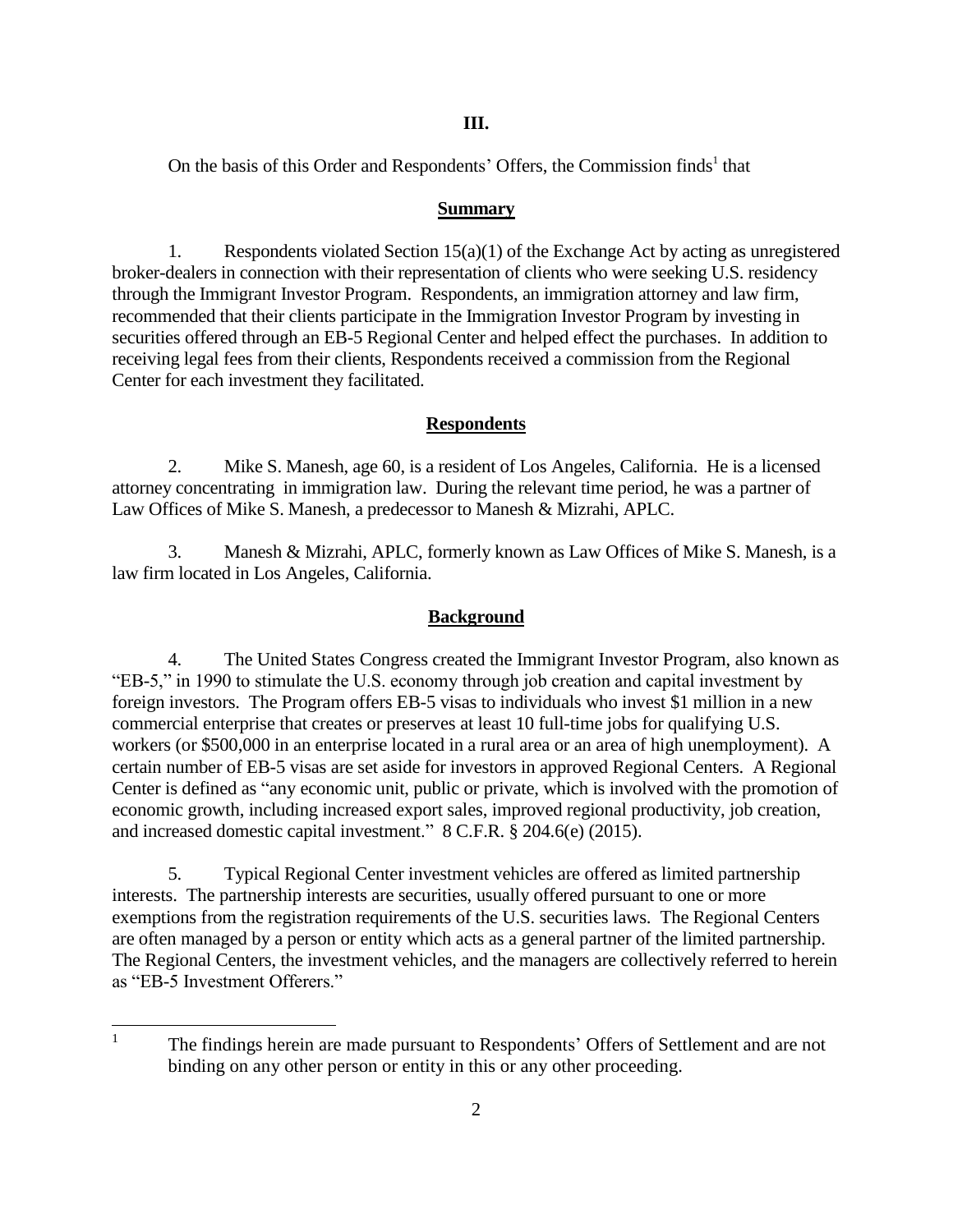6. Various EB-5 Investment Offerers paid commissions to anyone who successfully sold limited partnership interests to new investors.

### **Respondents Received Commissions for Their Clients' EB-5 Investments**

7. From at least January 2010 through May 2011, Respondents received commissions from one or more EB-5 Investment Offerers totaling \$85,000.

8. Respondents performed activities necessary to effectuate the transactions in EB-5 securities, including recommending one or more EB-5 Investment Offerers to their clients; acting as a liaison between the EB-5 Investment Offerers and the investors; and facilitating the transfer and/or documentation of investment funds to the EB-5 Investment Offerers. Respondents received transaction-based commissions for their services from the EB-5 Investment Offerers. While some of Respondents' activities overlapped with legal services, for which they received fees, Respondents were paid transaction-based compensation for the activities which effectuated the investor's transactions in EB-5 securities.

9. As a result of the conduct described above, Respondents violated Section  $15(a)(1)$ of the Exchange Act which makes it unlawful for any broker or dealer which is either a person other than a natural person or a natural person not associated with a broker or dealer to make use of the mails or any means or instrumentality of interstate commerce "to effect any transactions in, or to induce or attempt to induce the purchase or sale of, any security" unless such broker or dealer is registered in accordance with Section 15(b) of the Exchange Act.

#### **IV.**

In view of the foregoing, the Commission deems it appropriate to impose the sanctions agreed to in Respondent Mike S. Manesh and Manesh & Mizrahi, APLC's Offers.

Accordingly, pursuant to Section 21C of the Exchange Act, it is hereby ORDERED that:

A. Respondents shall cease and desist from committing or causing any violations and any future violations of Section 15(a)(1) of the Exchange Act.

B. Respondents shall pay, jointly and severally, disgorgement of \$85,000 and prejudgment interest of \$11,159 to the Securities and Exchange Commission. Payment shall be made in the following installments: (1) 25% of the total amount within ten (10) days of the entry of this Order, (2) 25% of the total amount within ninety (90) days of the entry of this Order, (3) 25% of the total amount within one-hundred-eighty (180) days of the entry of this Order, and (4) 25% of the total amount within two-hundred-seventy (270) days of the entry of this Order. If any payment is not made by the date the payment is required by this Order, the entire outstanding balance of disgorgement and prejudgment interest, plus any additional interest accrued pursuant to SEC Rule of Practice 600, shall be due and payable immediately, without further application. Payment must be made in one of the following ways: